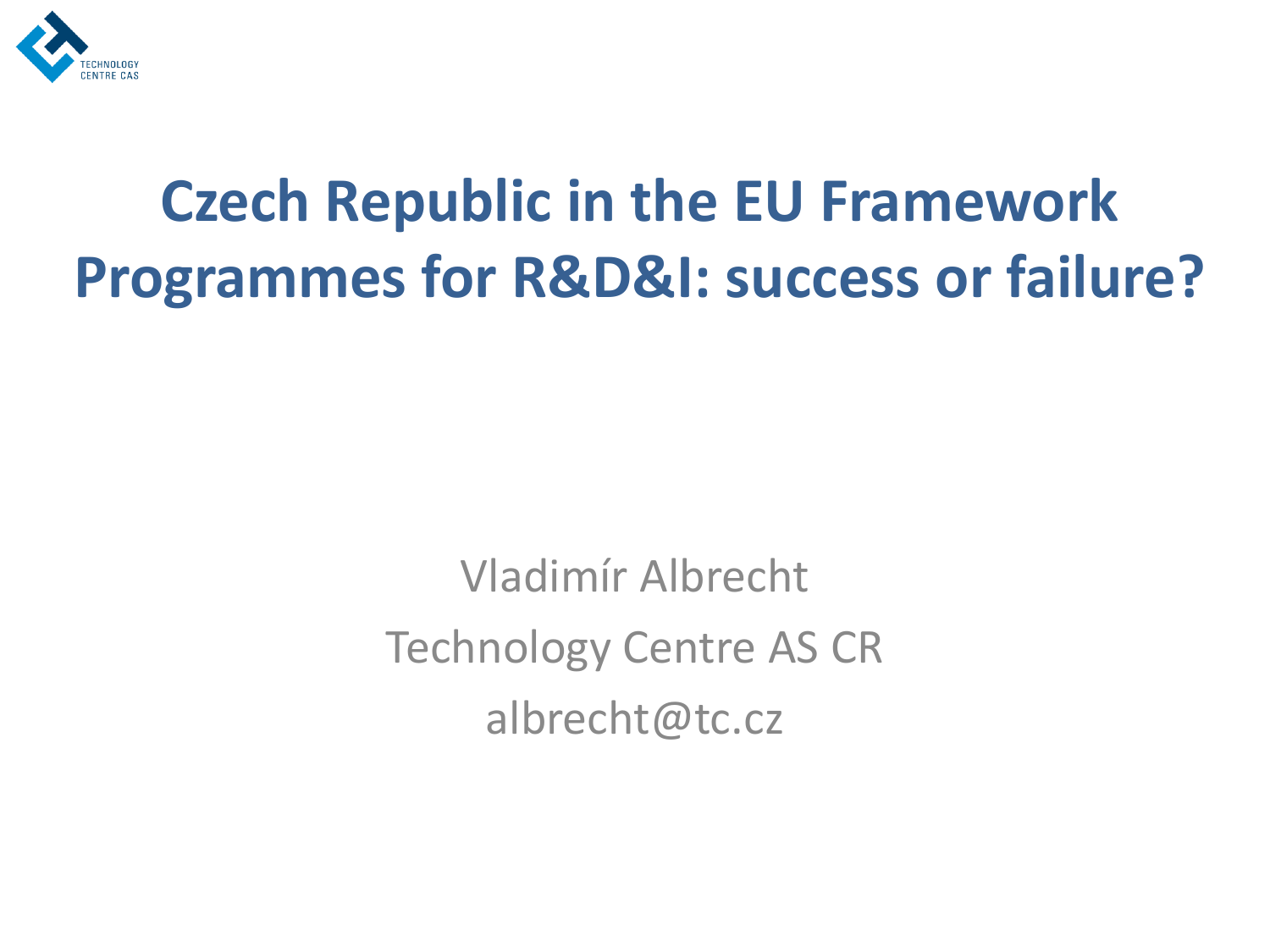

#### **HORIZON 2020, 2014 – 2020, € 77 bil.**

| <b>Excellent Science</b>                                                              | <b>Industrial Leadership</b>                                                                                                                                         | <b>Societal challenges</b>                                                                                                                                       |                                                                                             |
|---------------------------------------------------------------------------------------|----------------------------------------------------------------------------------------------------------------------------------------------------------------------|------------------------------------------------------------------------------------------------------------------------------------------------------------------|---------------------------------------------------------------------------------------------|
| <b>European Research</b><br><b>Council</b><br>(curiosity driven frontier<br>research) | <b>Leadership in Enabling</b><br>and Industrial<br><b>Technologies</b><br><b>Information and</b><br>$\bullet$<br>communication<br>technologies                       | Health, demographic<br>$\bullet$<br>change and wellbeing<br>Food security,<br>$\bullet$<br>sustainable agriculture,<br>marine, maritime<br>research, bio-economy | <b>Joint research</b><br>centre<br><b>Widening</b><br>participation (1% of<br>H2020 budget) |
| <b>Future and emerging</b><br>technologies                                            | <b>Nanotechnologies</b><br>$\bullet$<br><b>Advanced materials</b><br>$\bullet$<br><b>Biotechnology</b><br>$\bullet$<br><b>Advanced</b><br>$\bullet$<br>manufacturing | Secure, clean and<br>efficient energy<br>Smart, green and<br>integrated transport<br><b>Climate actions,</b><br>resource efficiency and                          | <b>Science with and</b><br>for society<br><b>European Institute</b>                         |
|                                                                                       | <b>Space</b>                                                                                                                                                         | raw materials                                                                                                                                                    | of Innovation and<br><b>Technology</b>                                                      |
| <b>Marie Curie-Sklodovska</b><br>actions                                              | <b>Access to risk finance</b>                                                                                                                                        | <b>Europe in changing</b><br>$\bullet$<br>world: inclusive,<br>innovative societies                                                                              | <b>Joint programming</b><br><b>P2P Technology</b>                                           |
| <b>Research</b><br>infrastructures                                                    | <b>Innovation in SME</b>                                                                                                                                             | Secure societies -<br>$\bullet$<br>protecting freedom<br>and security of Europe<br>and its citizens                                                              | <b>Joint Technology</b><br><b>Initiatives (industry</b><br>driven research)                 |
| 36,8%                                                                                 | 22,3%                                                                                                                                                                | 36%                                                                                                                                                              | 4,9%                                                                                        |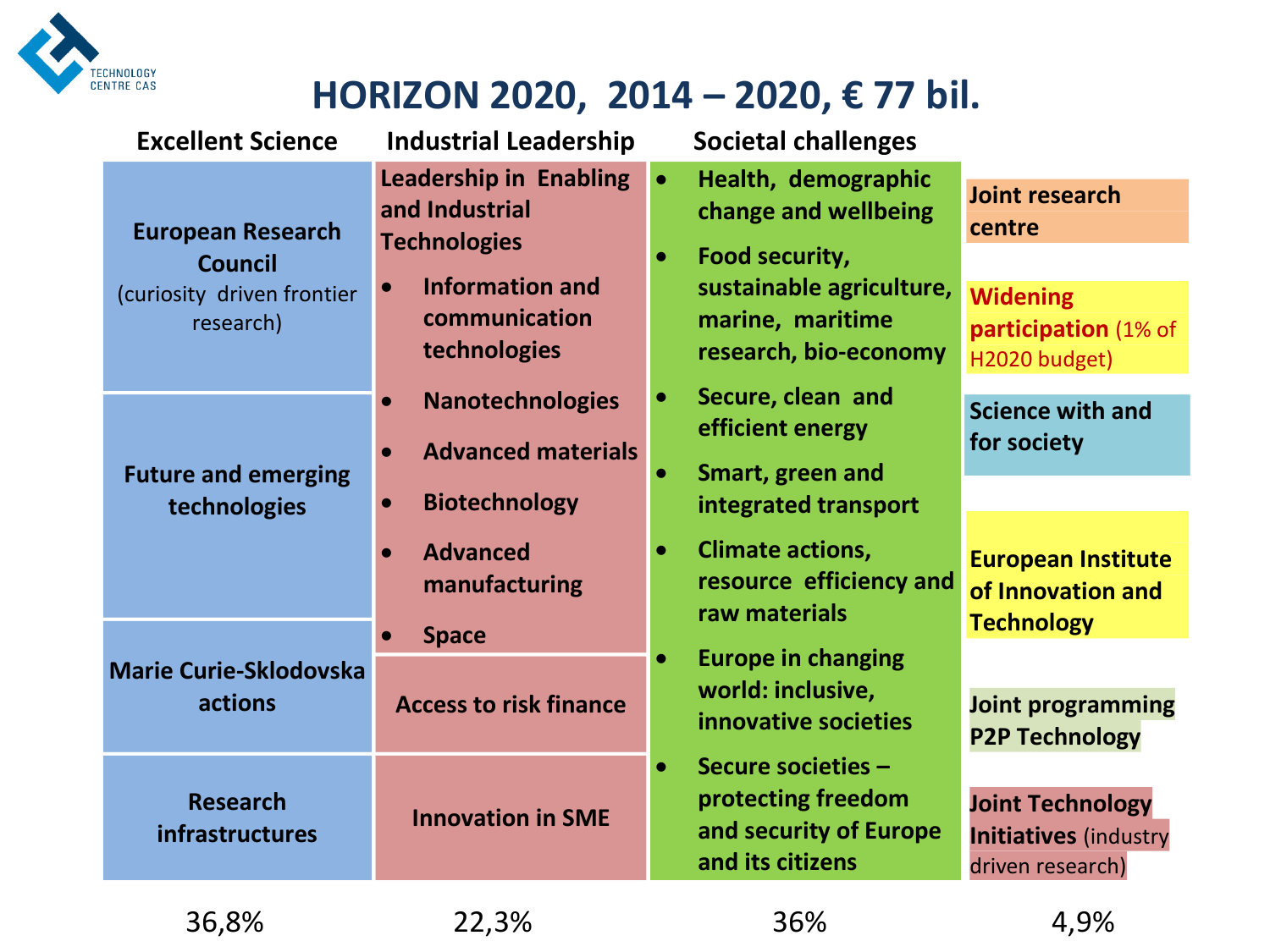

## Evolution of budgets of Framework Programmes 1984 – 2020 (2027)

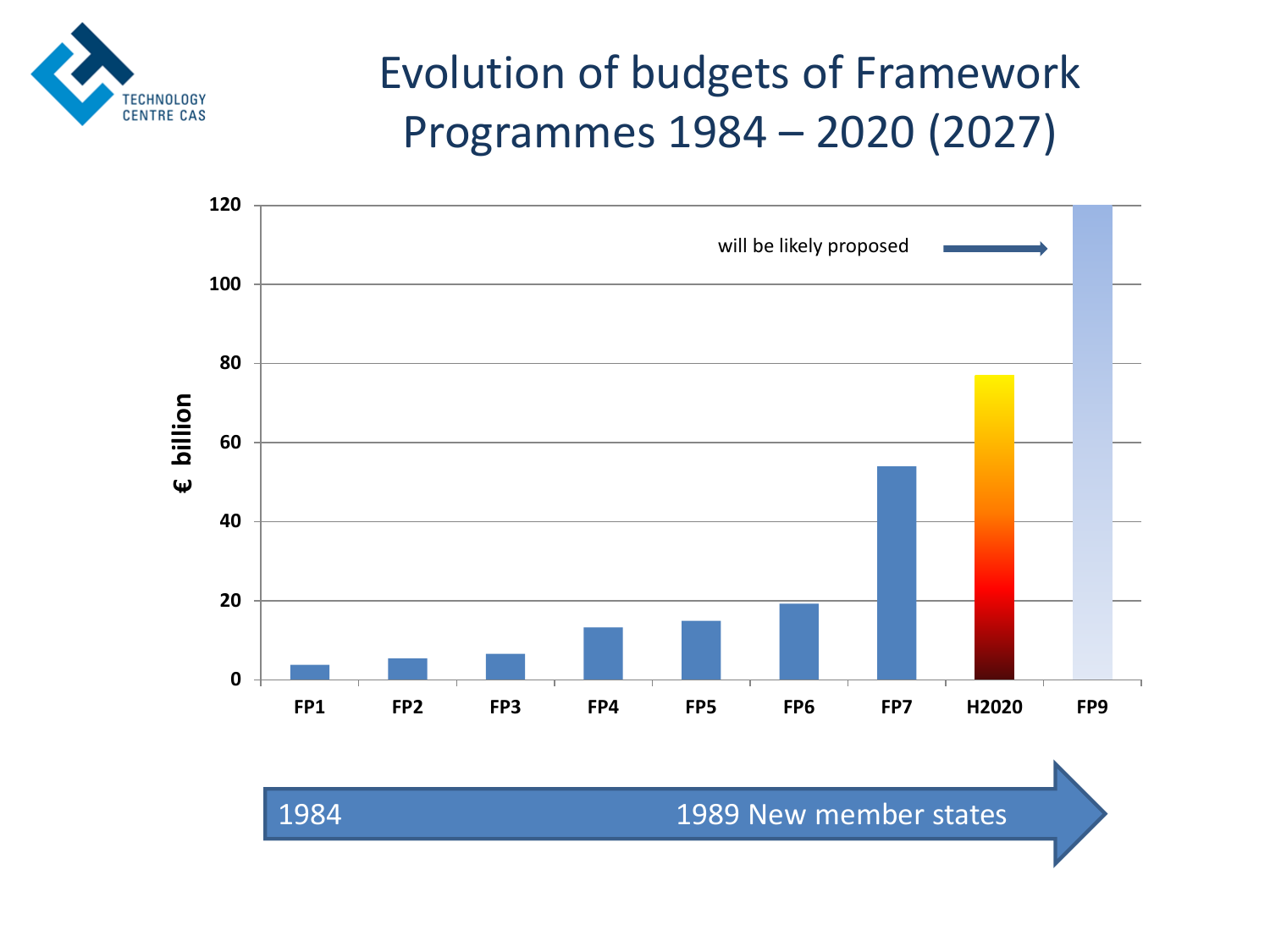

EUROSTAT (http://ec.europa.eu/eurostat/statistics-

explained/index.php/R\_%26\_D\_expenditure#R\_.26\_D\_expenditure\_by\_sector\_of\_performance)

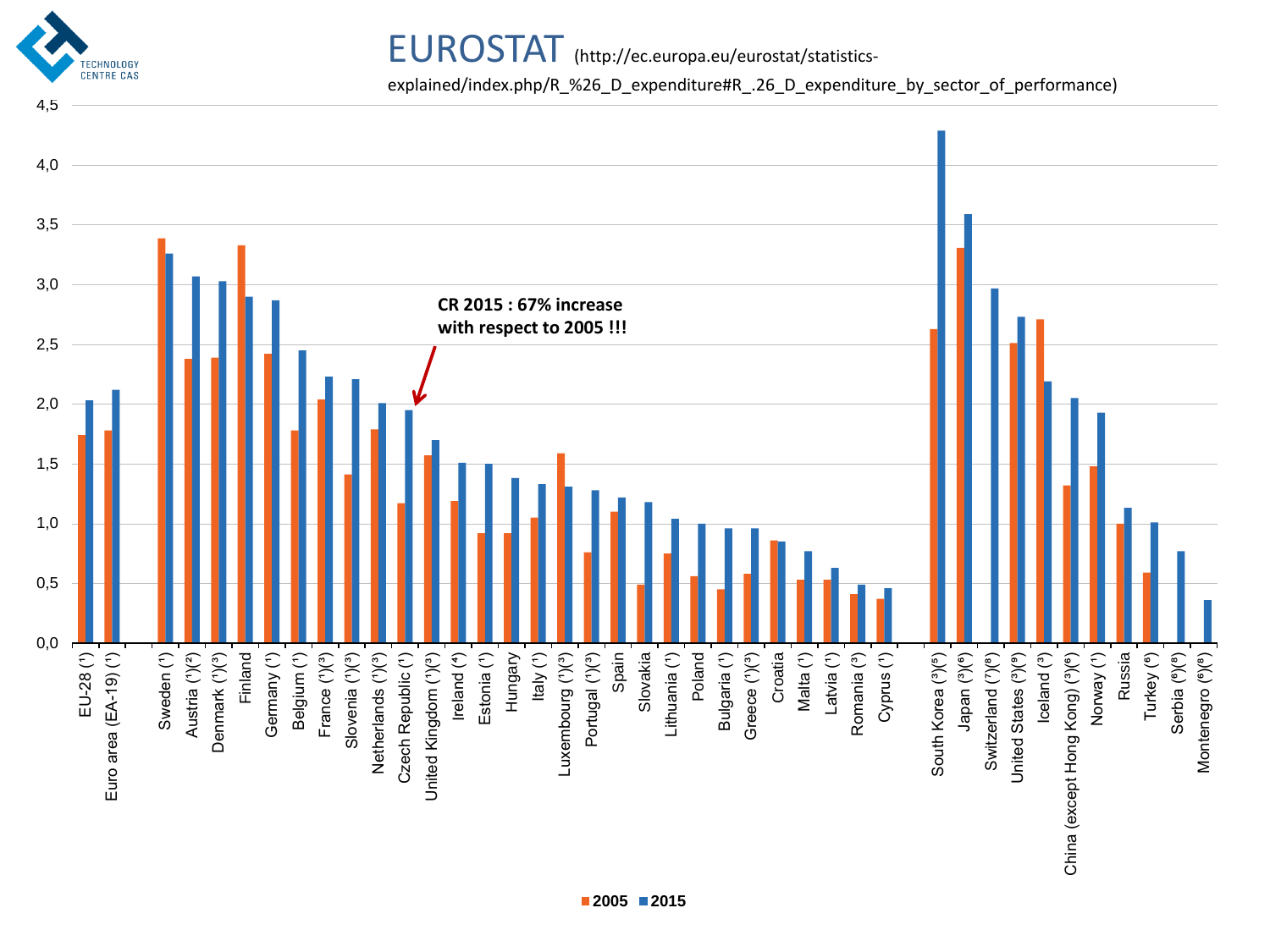

## **Strategy EUROPA 2020: by 2020 R&D expenditure =3% GDP**

#### **2% private sector, 1% government sector**

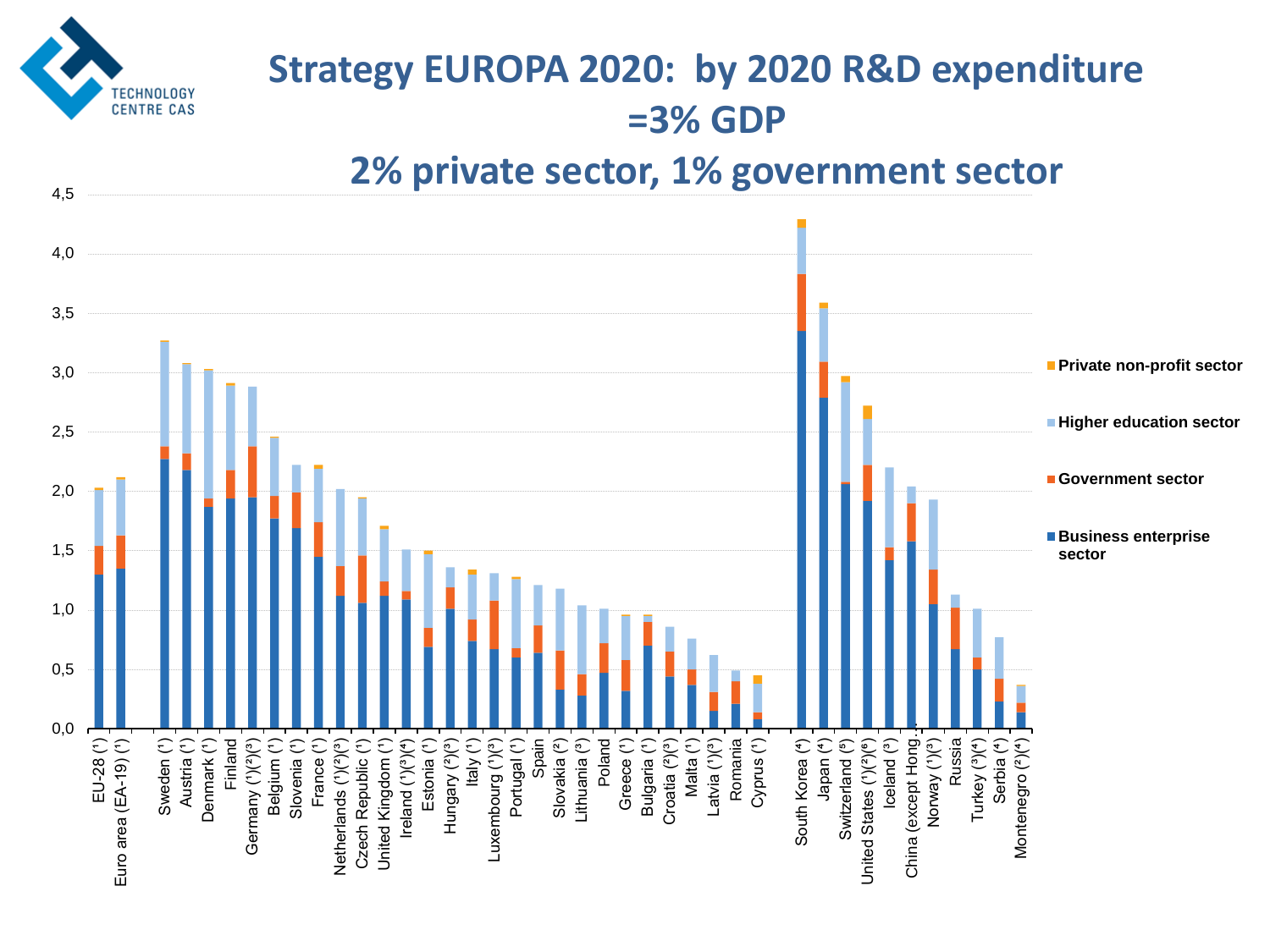

#### **Trend of GERDs per capita (PPS) in the period 2006 - 2015**



V4 GERD 2014 – 2015 represented some

**5,7%**

of the EU28 GERD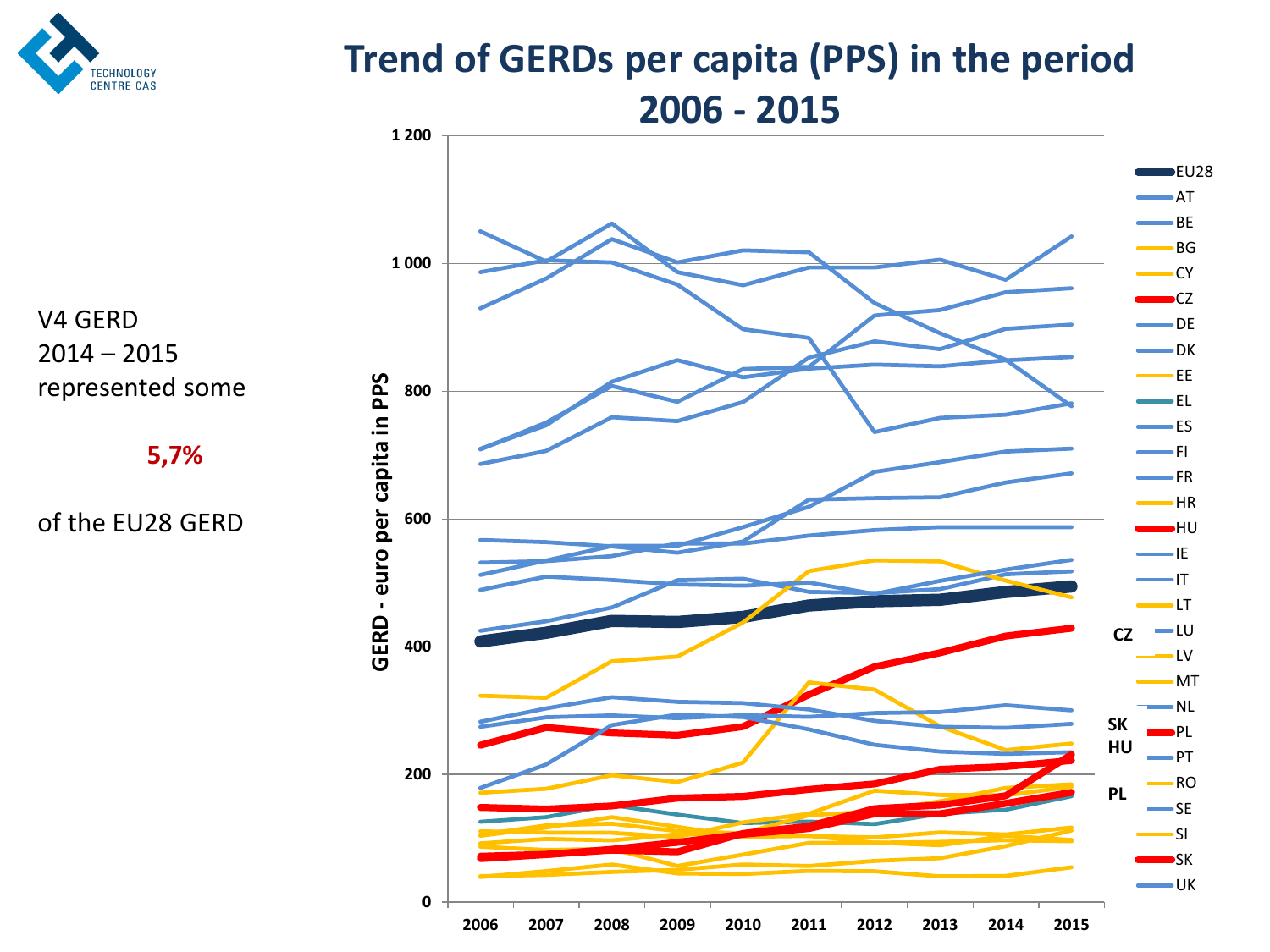

## Interim Evaluation of H2020 commission staff working

## document 2017, estimate for FP7



**NEMESIS** (**N**ew **E**conomic **M**odel of **E**valuation by **S**ectoral **I**nterdependency and **S**upply

GDP gain in the period 2007-2023:  $\epsilon$  380 billion, 1 $\epsilon$  invested into FP7 increases GDP by 9 $\epsilon$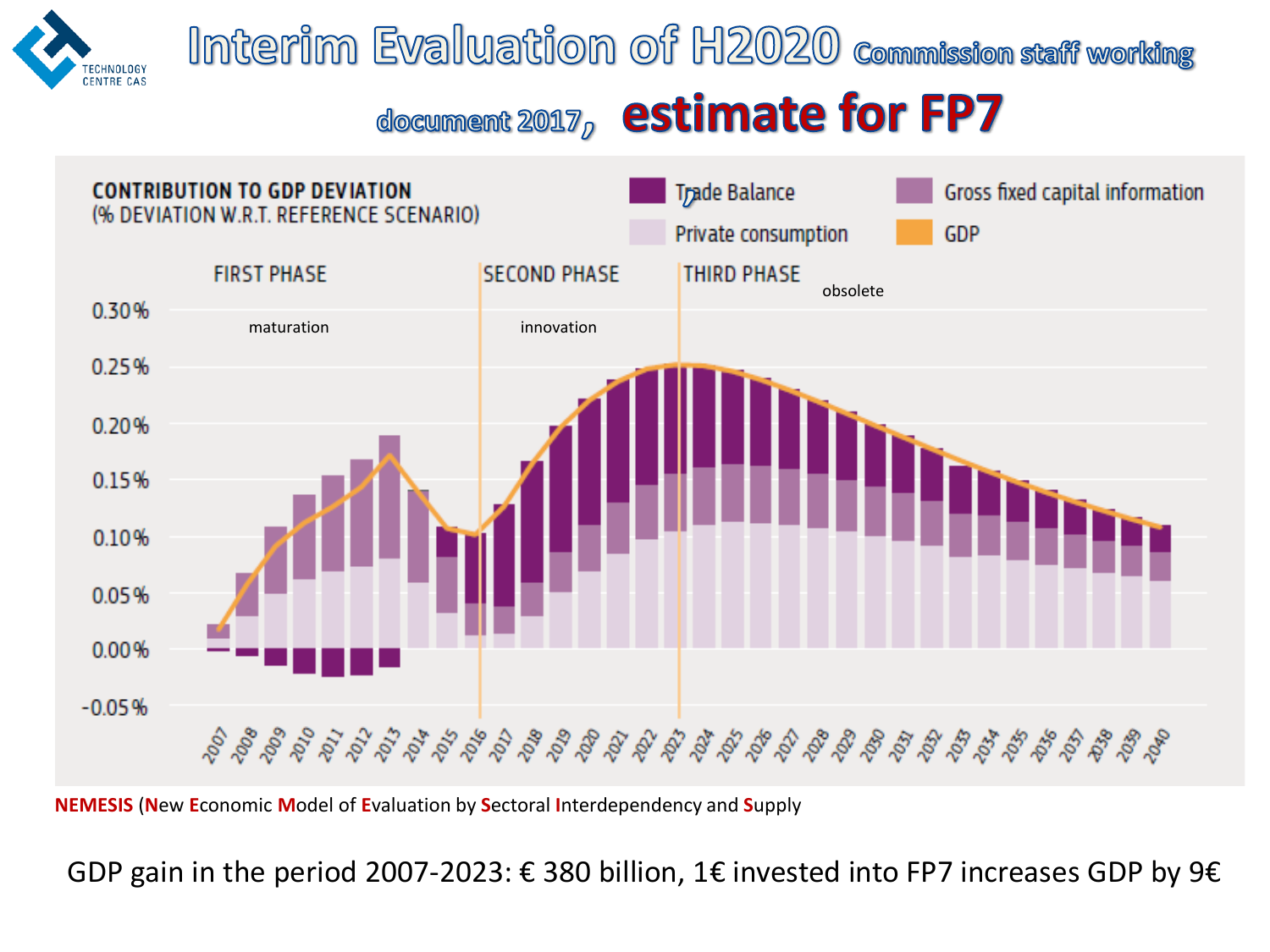

#### Interim Evaluation of H2020 Commission staff estimate for FP7 working document  $2017<sub>D</sub>$



**NEMESIS** (**N**ew **E**conomic **M**odel of **E**valuation by **S**ectoral **I**nterdependency and **S**upply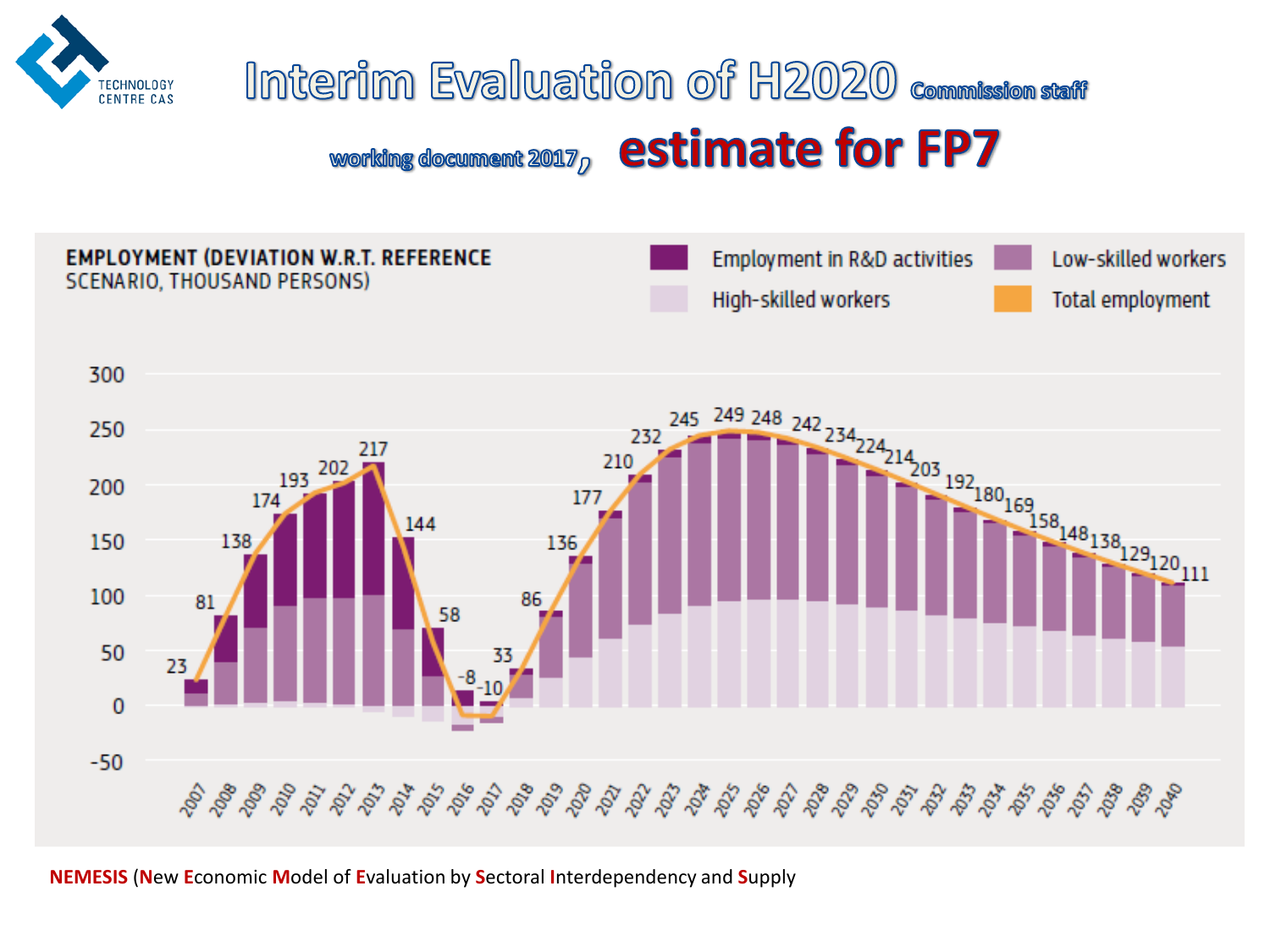

## **The FP7 Member State support is proportional to the Member State contribution to the EU budget, thus "FAIR DISTRIBUTION" of the FP7 budget**

Data source http://ec.europa.eu/budget/figures/2007-2013/index\_en.cfm



**2007 - 2013 summary EU membership fee (M€)**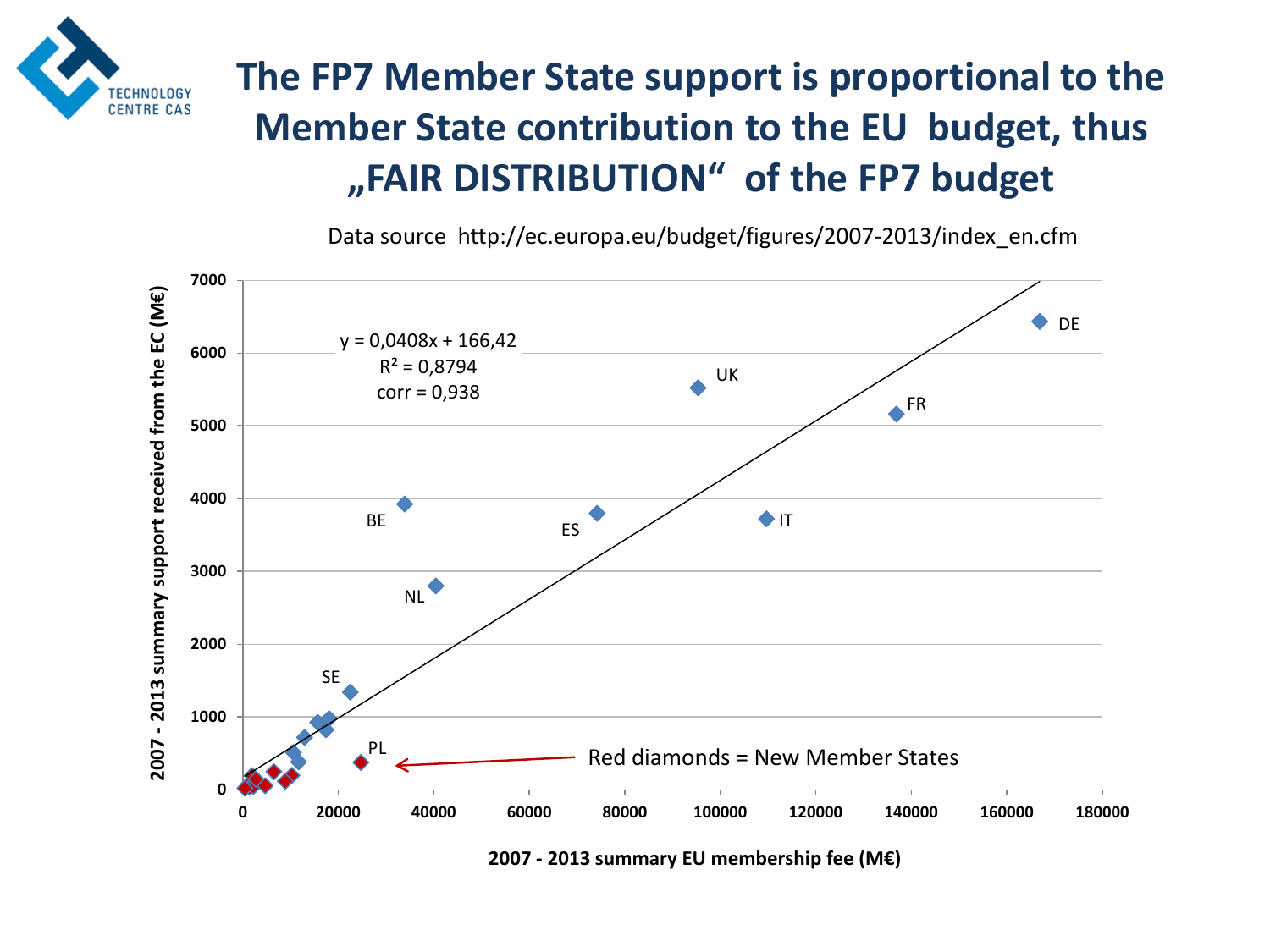



**MS membership fee (in percent) in the years 2007 - 2013**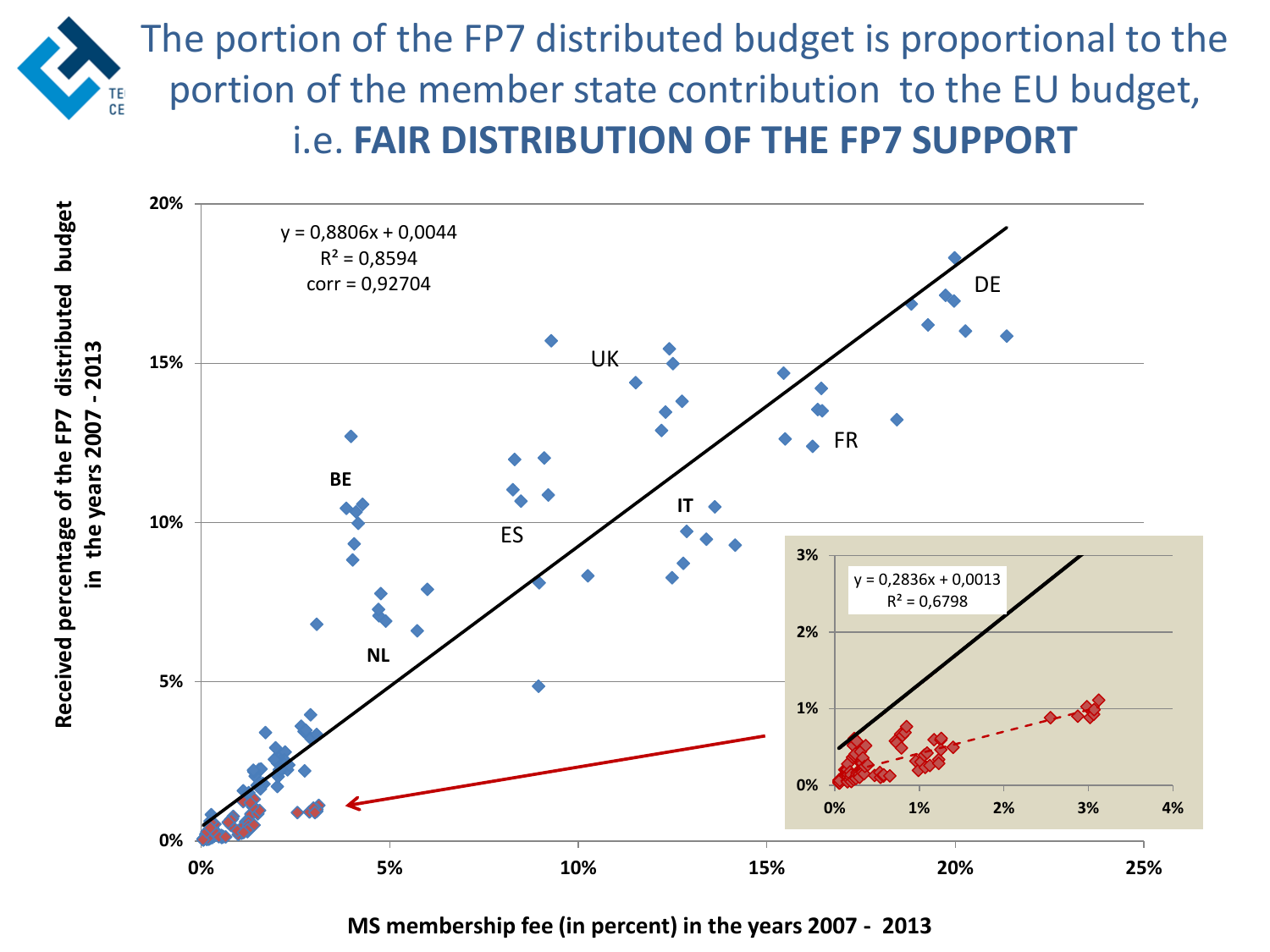

#### **The FP7 Member State support is proportional to the Member State GERD, thus Efficient distribution of the FP7 budget**

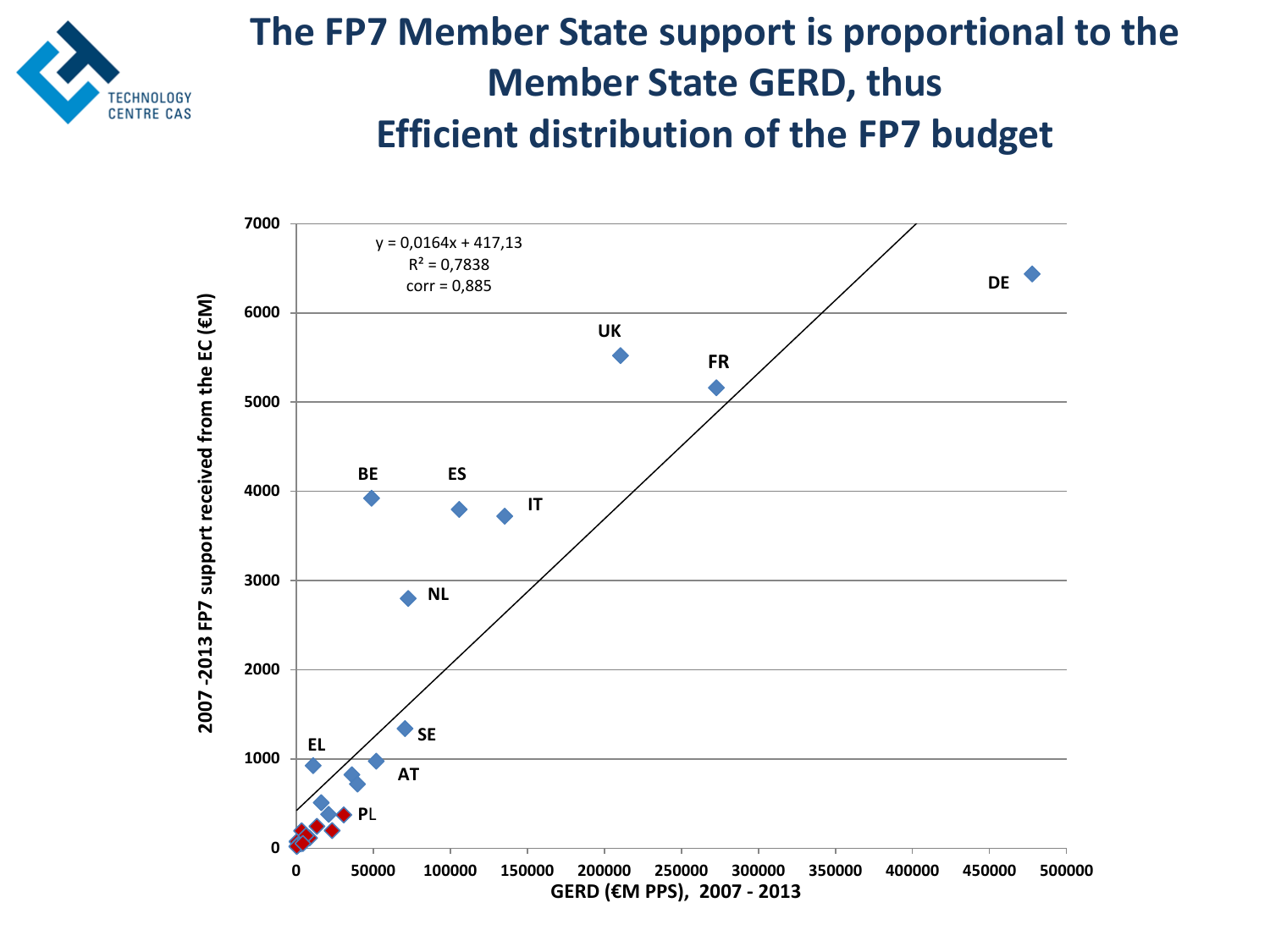**Low participation of New Member States in submitting project <br>TECHNOLOGY proposals corresponds to the low level of their GERDs CENTRE CAS** 



Excluded outliers: CY (771, 3624), MT(1010,2352), SI (3153, 2743)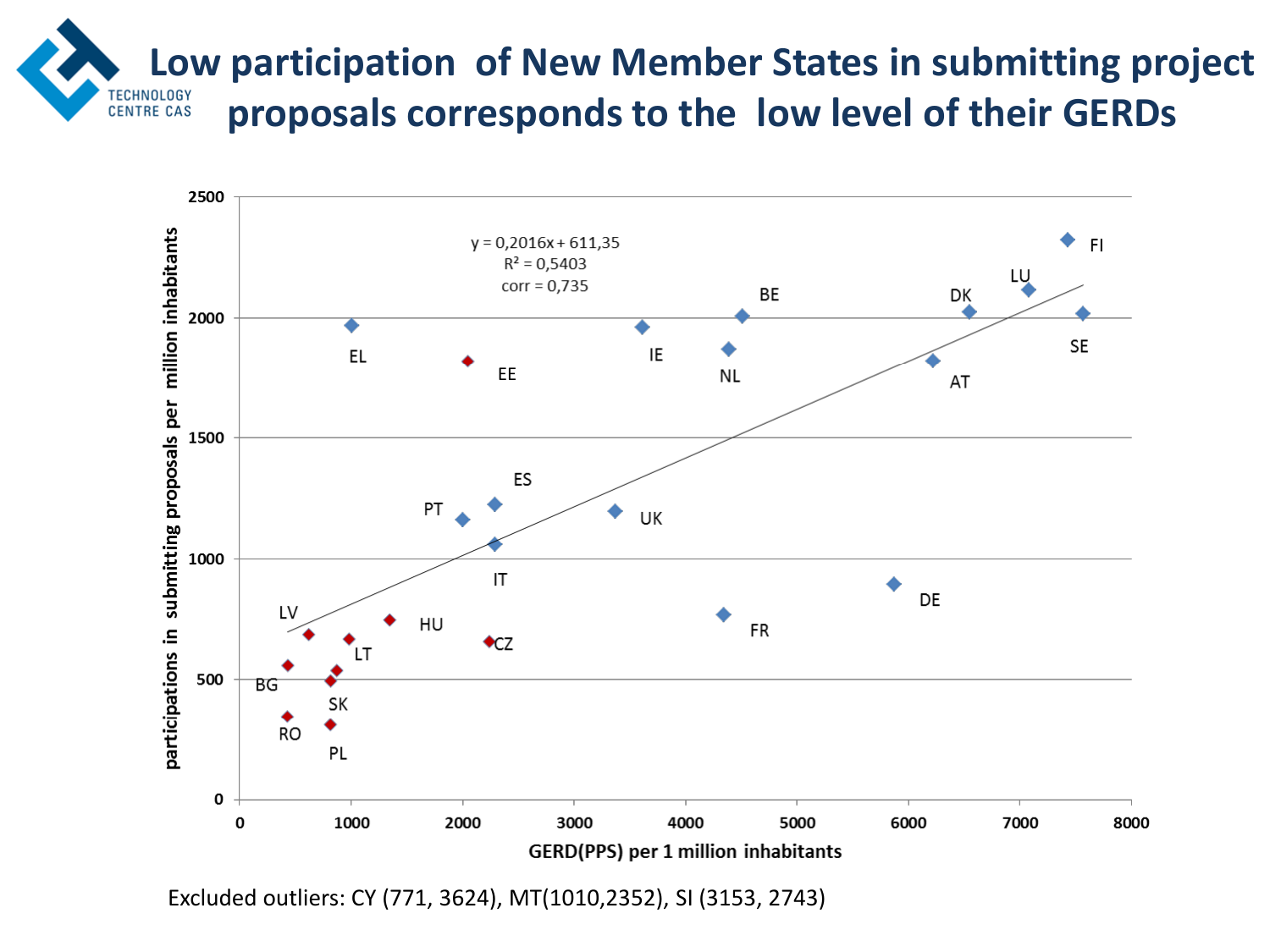

**The Old Member States received much higher support from the FP7 than the New Member States** (likely due to their low researcher's salaries)

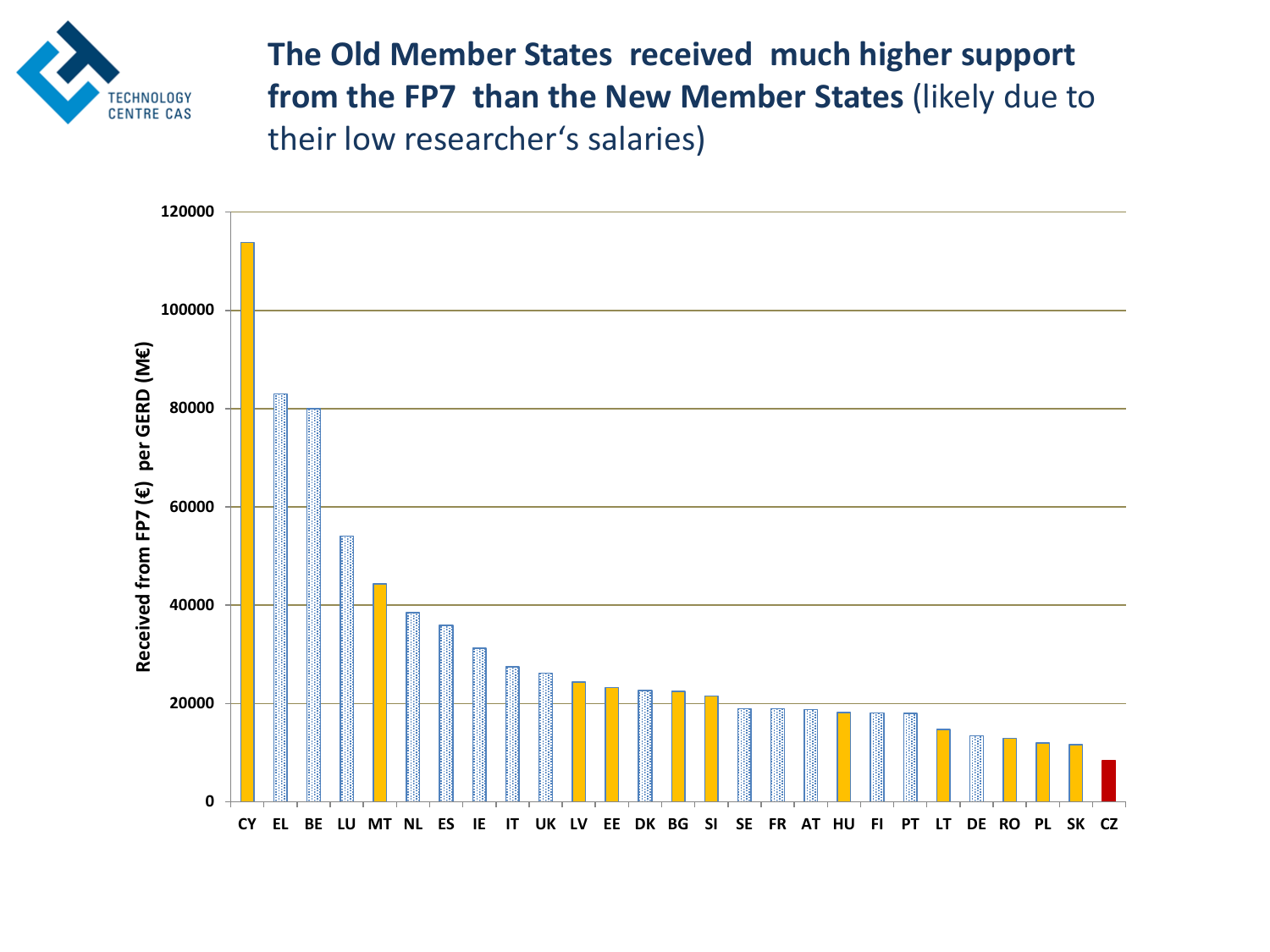

## **EU28 activity in preparing H2020 project proposals**



V4 has 12,6 % of the EU28 population but represents only 5,3% of EU28 participations in the eligible proposals submitted to H2020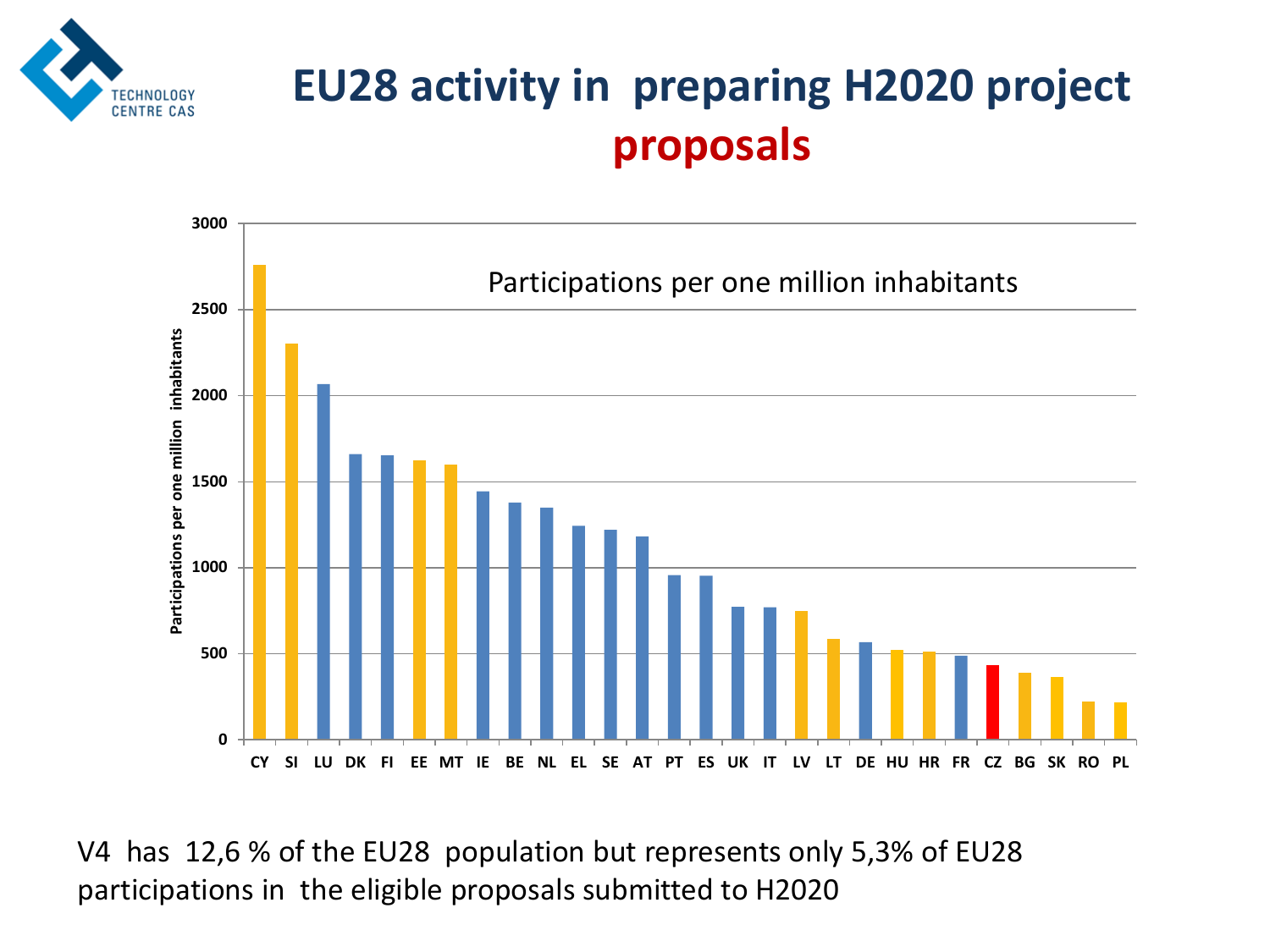

## **EU28 activity in preparing H2020 eligible project proposals**

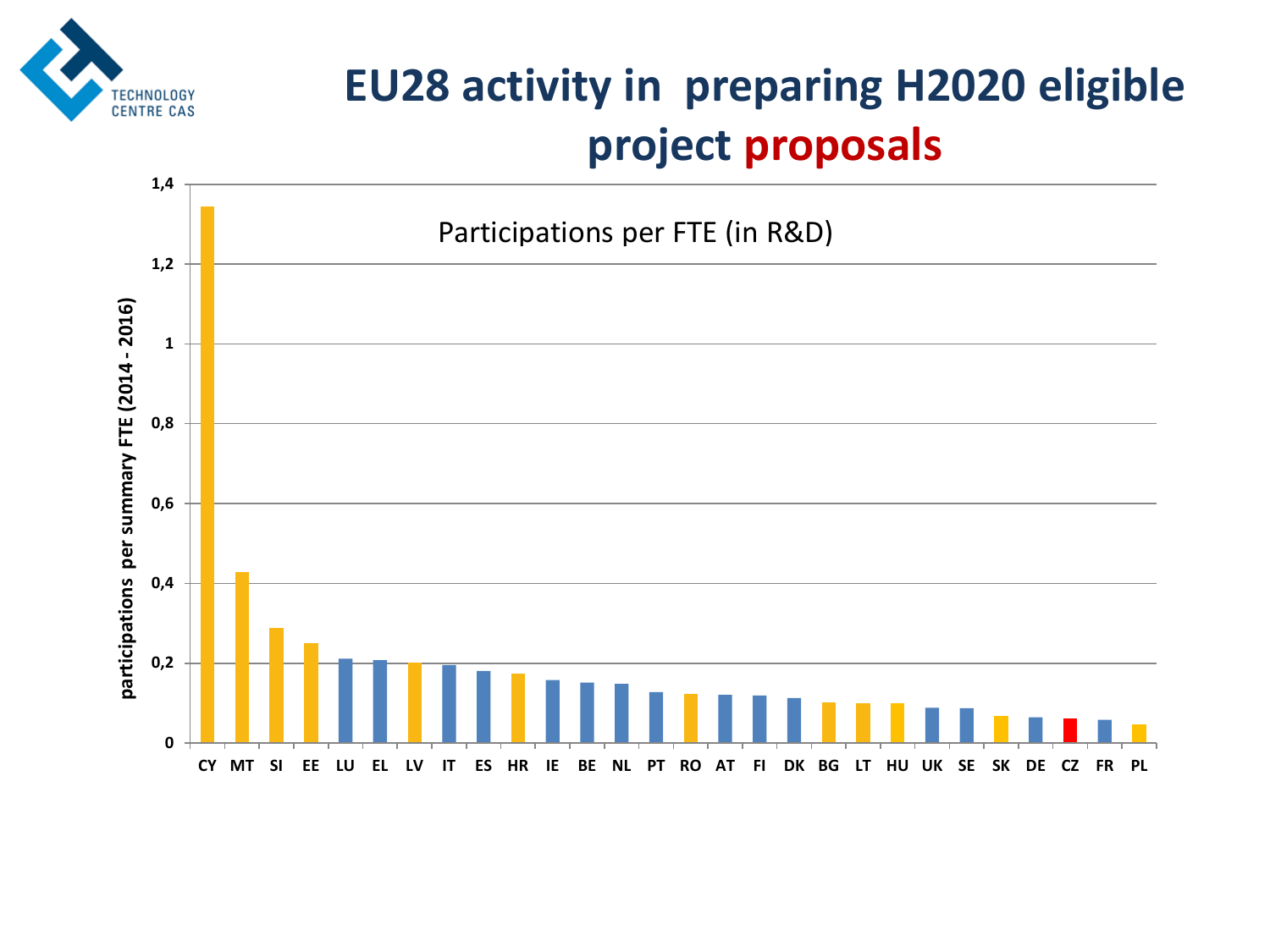

## **EU28 activity in preparing H2020 eligible project proposals**

Given GERD the New member States are more active in preparing project proposals than the Old Member States

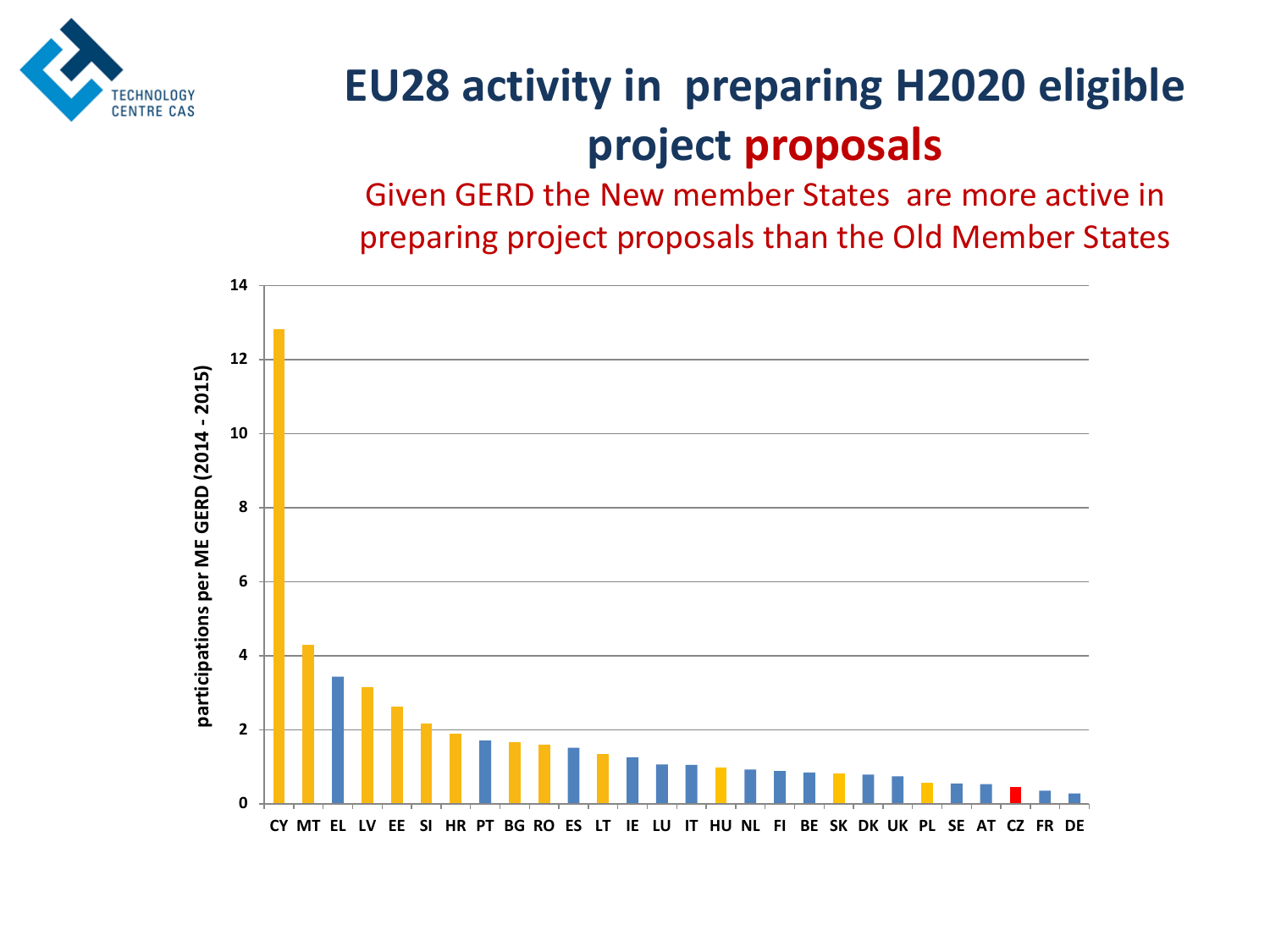

#### **Participation success rates of the EU member states in H2020**



participation success rate  $\overline{P}$  - participations per million inhabitants

**participations in proposals per 1M inhabitants**

participations in proposals per 1M inhabitants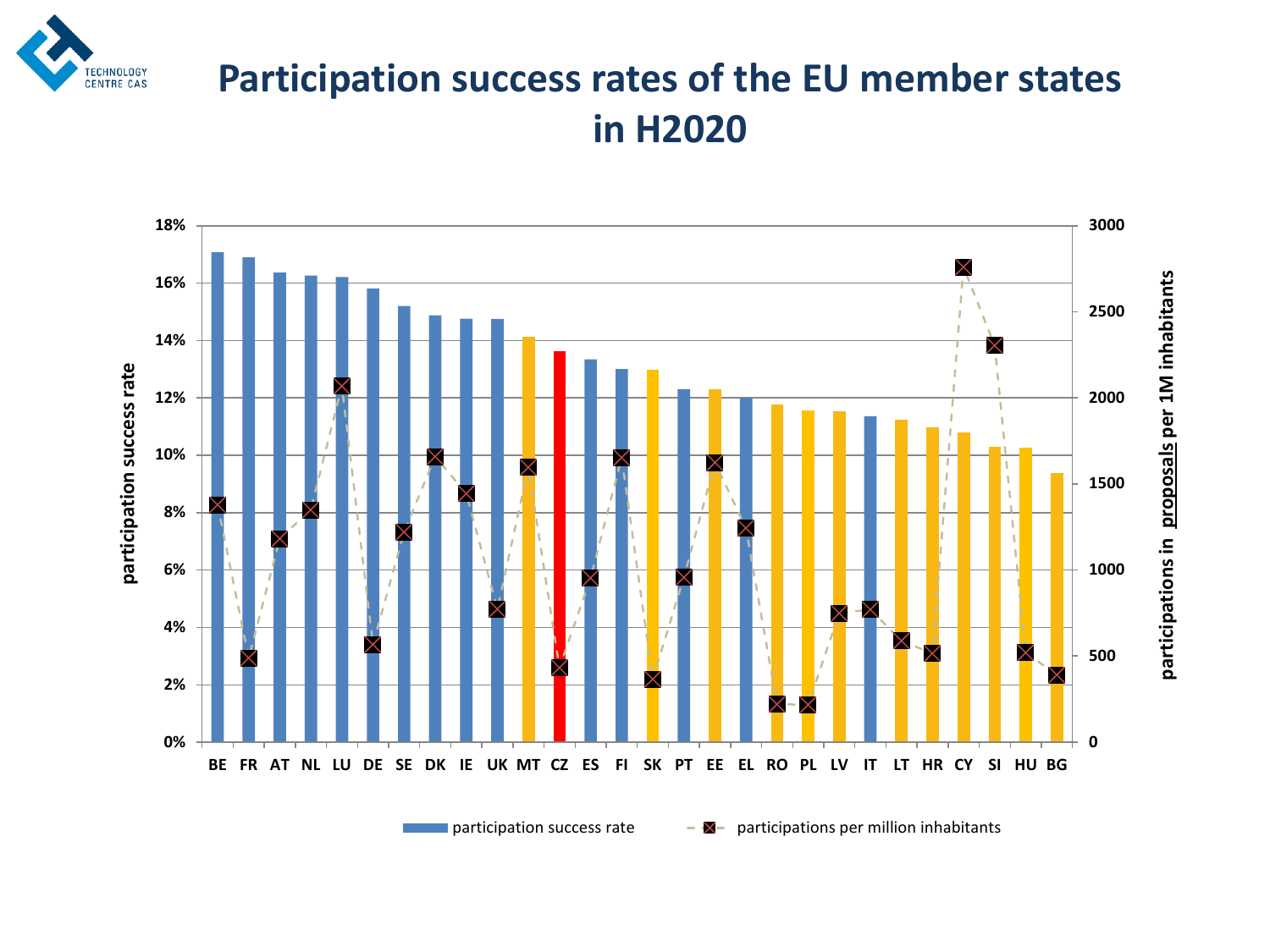

#### **Basic EU28 statistics of grants on participations and requested contribution from H2020**

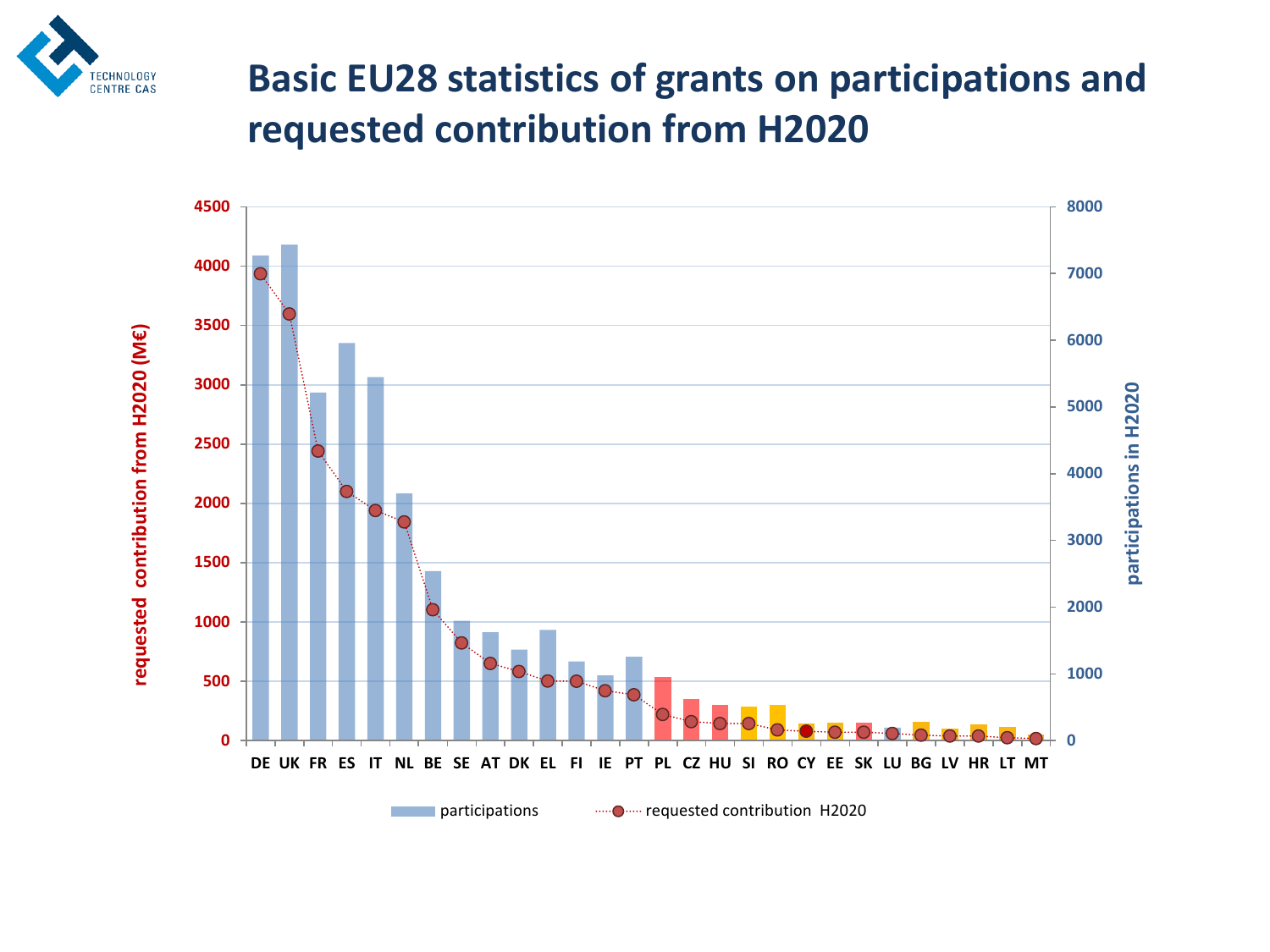

## **H2020 contribution per EUR million on R&D H2020 contribution per research FTE**

**Source: Interim evaluation of H2020, EC staff working document (???)**



EU13 represent 8,5% participations and receive 4,4% of the (so far distributed) funding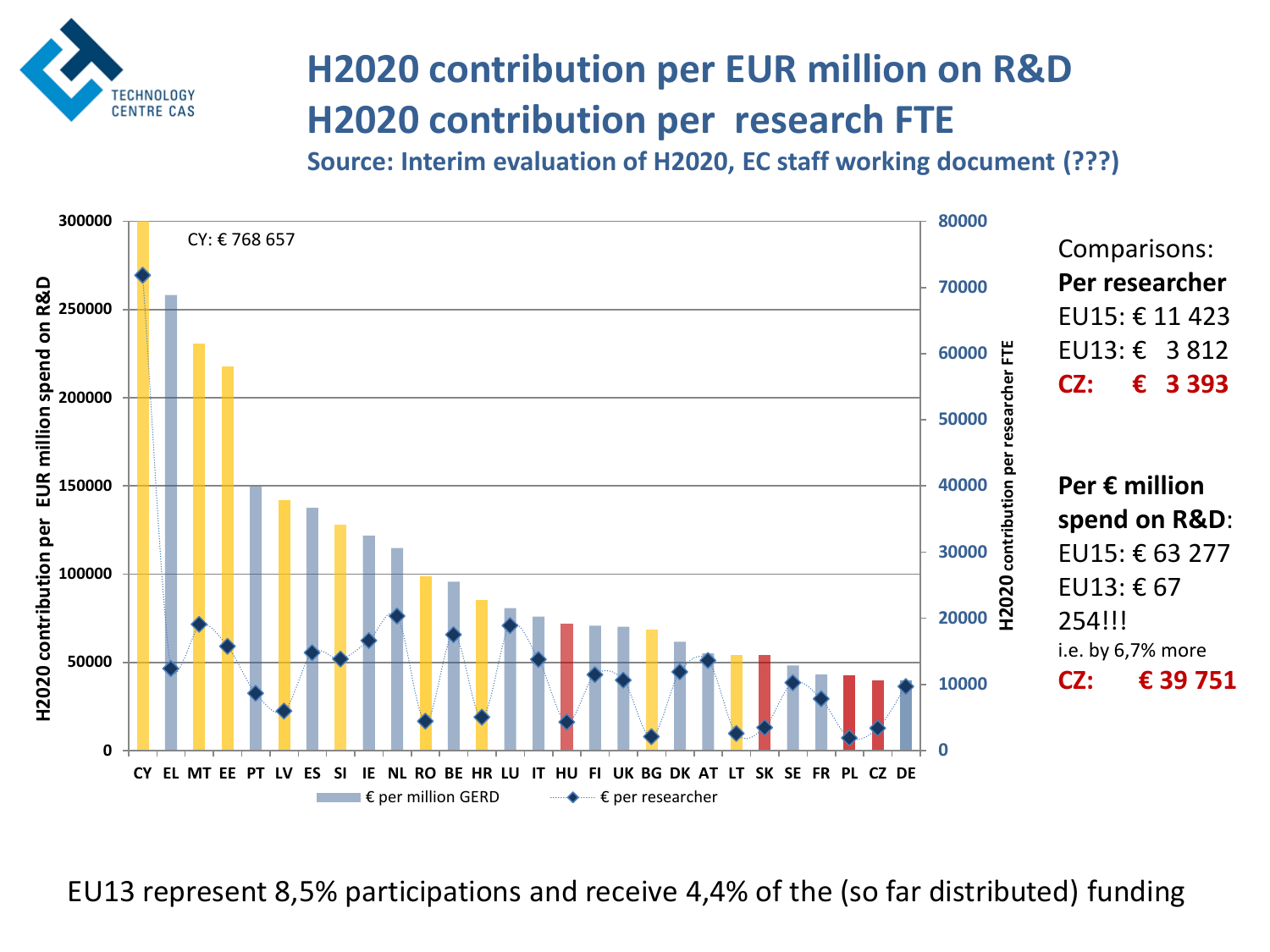

## **Collaboration with TOPN institutions in the FP7 and H2020**

Definition of **TOPN** institutions

- **1. TOP** institutions = those that **received from the EC highest support for their participation to solve the FP projects**. (technically: rank the institutions participating in the FP according to their total support that they received from the FP) .
- 2. TOPN = select "first **N** TOP institutions" from the ranking sub 1.
	- rational choice of N: **N is the smallest number of institutions that participated in solving the FP projects to which the EC allocated 51% of the FP budget distributed among the participants**.

TOPN can be defined for the whole FP or for some specified part of it (e.g. Societal challenge focused on health research).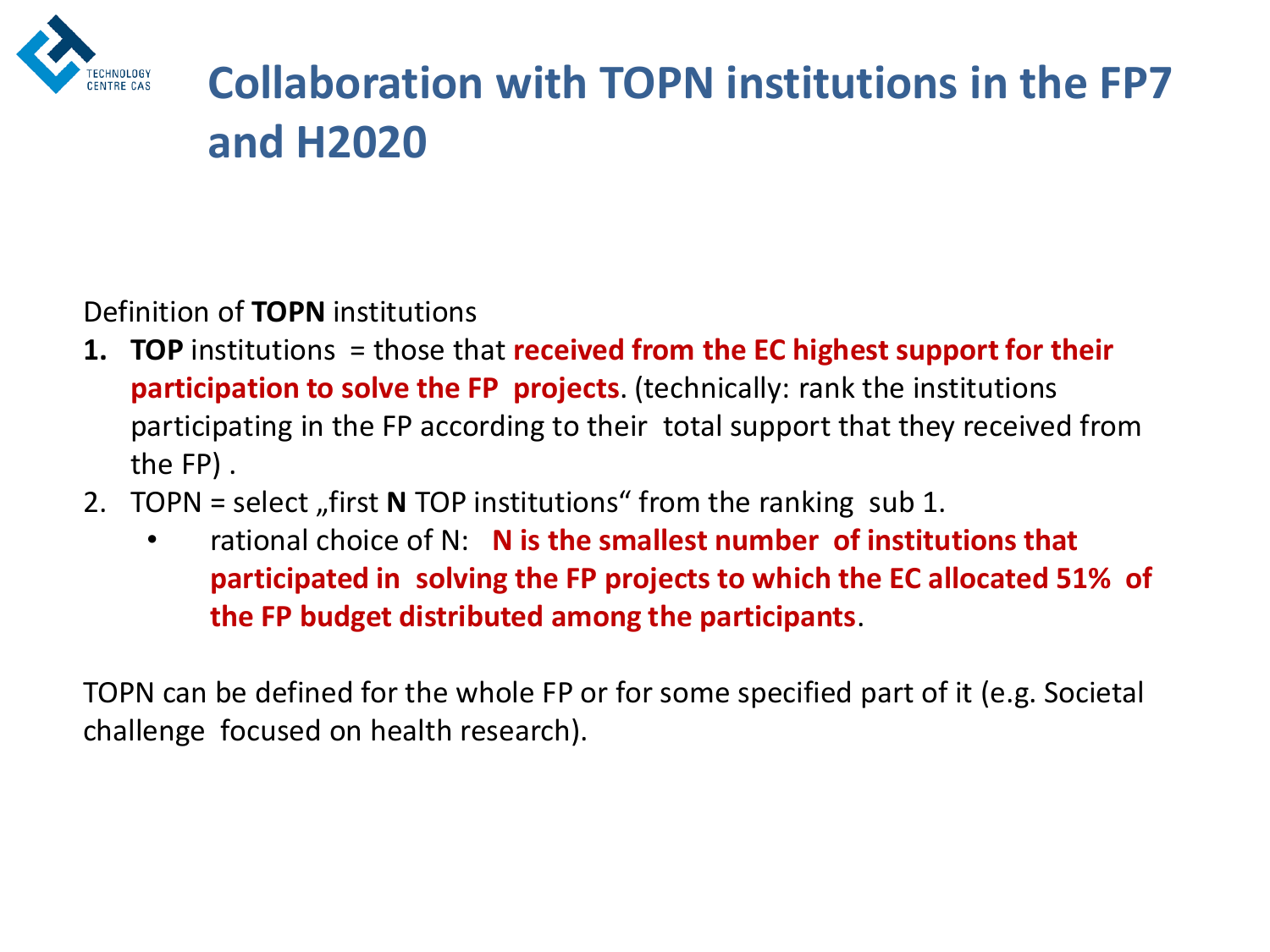

#### **TOP 15 institutions of the FP7**

| <b>FP7 TOP15 institutions</b>                                           | country   | Partici-<br>pations | Support (M€) |
|-------------------------------------------------------------------------|-----------|---------------------|--------------|
| CENTRE NATIONAL DE LA RECHERCHE SCIENTIFIQUE                            | <b>FR</b> | 1524                | 793          |
| <b>FRAUNHOFER-GESELLSCHAFT ZUR FOERDERUNG DER ANGEWANDTEN FORSCHUNG</b> | <b>DE</b> | 1205                | 568          |
| THE CHANCELLOR, MASTERS AND SCHOLARS OF THE UNIVERSITY OF OXFORD        | <b>UK</b> | 719                 | 437          |
| THE CHANCELLOR, MASTERS AND SCHOLARS OF THE UNIVERSITY OF CAMBRIDGE     | <b>UK</b> | 737                 | 424          |
| <b>COMMISSARIAT A L ENERGIE ATOMIQUE ET AUX ENERGIES ALTERNATIVES</b>   | <b>FR</b> | 745                 | 423          |
| <b>MAX PLANCK GESELLSCHAFT ZUR FOERDERUNG DER WISSENSCHAFTEN E.V.</b>   | <b>DE</b> | 665                 | 412          |
| <b>UNIVERSITY COLLEGE LONDON</b>                                        | <b>UK</b> | 600                 | 351          |
| <b>EIDGENOESSISCHE TECHNISCHE HOCHSCHULE ZUERICH</b>                    | <b>CH</b> | 562                 | 337          |
| <b>IMPERIAL COLLEGE OF SCIENCE, TECHNOLOGY AND MEDICINE</b>             | <b>UK</b> | 657                 | 325          |
| <b>ECOLE POLYTECHNIQUE FEDERALE DE LAUSANNE</b>                         | <b>CH</b> | 508                 | 305          |
| INSTITUT NATIONAL DE LA SANTE ET DE LA RECHERCHE MEDICALE)              | <b>FR</b> | 430                 | 295          |
| <b>IKATHOLIEKE UNIVERSITEIT LEUVEN</b>                                  | <b>BE</b> | 549                 | 263          |
| AGENCIA ESTATAL CONSEJO SUPERIOR DE INVESTIGACIONES CIENTIFICAS         | <b>ES</b> | 709                 | 260          |
| <b>THE UNIVERSITY OF EDINBURGH</b>                                      | <b>UK</b> | 414                 | 234          |
| <b>CONSIGLIO NAZIONALE DELLE RICERCHE</b>                               | IT        | 694                 | 230          |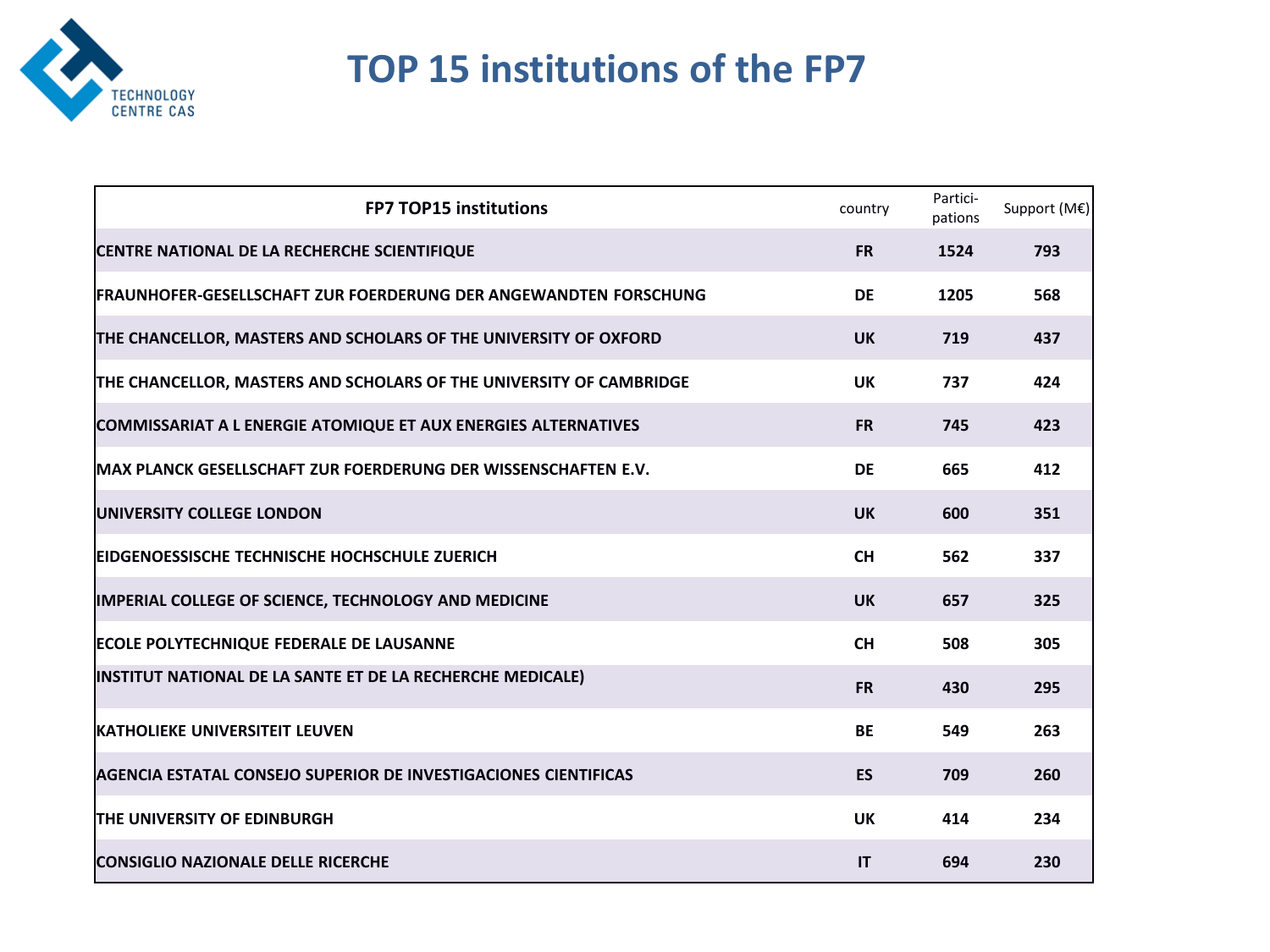

## **TOP20 institutions of the H2020 (2014 – 2016)**

| <b>H2020 TOP20 institutions</b>                                       | country   | <b>Participations</b> |
|-----------------------------------------------------------------------|-----------|-----------------------|
| CENTRE NATIONAL DE LA RECHERCHE SCIENTIFIQUE CNRS                     | <b>FR</b> | 569                   |
| FRAUNHOFER GESELLSCHAFT ZUR FOERDERUNG DER ANGEWANDTEN FORSCHUNG E.V. | <b>DE</b> | 455                   |
| THE CHANCELLOR, MASTERS AND SCHOLARS OF THE UNIVERSITY OF CAMBRIDGE   | <b>UK</b> | 317                   |
| THE CHANCELLOR, MASTERS AND SCHOLARS OF THE UNIVERSITY OF OXFORD      | <b>UK</b> | 294                   |
| <b>COMMISSARIAT A L ENERGIE ATOMIQUE ET AUX ENERGIES ALTERNATIVES</b> | <b>FR</b> | 291                   |
| <b>AGENCIA ESTATAL CONSEJO SUPERIOR DEINVESTIGACIONES CIENTIFICAS</b> | <b>ES</b> | 286                   |
| <b>UNIVERSITY COLLEGE LONDON</b>                                      | <b>UK</b> | 283                   |
| <b>CONSIGLIO NAZIONALE DELLE RICERCHE</b>                             | IT        | 281                   |
| <b>KOBENHAVNS UNIVERSITET</b>                                         | <b>DK</b> | 261                   |
| <b>MAX-PLANCK-GESELLSCHAFT ZUR FORDERUNG DER WISSENSCHAFTEN EV</b>    | DE        | 257                   |
| <b>IMPERIAL COLLEGE OF SCIENCE TECHNOLOGY AND MEDICINE</b>            | <b>UK</b> | 235                   |
| <b>KATHOLIEKE UNIVERSITEIT LEUVEN</b>                                 | <b>BE</b> | 214                   |
| <b>TECHNISCHE UNIVERSITEIT DELFT</b>                                  | <b>NL</b> | 191                   |
| <b>DEUTSCHES ZENTRUM FUER LUFT - UND RAUMFAHRT EV</b>                 | <b>DE</b> | 191                   |
| <b>THE UNIVERSITY OF EDINBURGH</b>                                    | <b>UK</b> | 172                   |
| Teknologian tutkimuskeskus VTT Oy                                     | FI.       | 159                   |
| <b>EIDGENOESSISCHE TECHNISCHE HOCHSCHULE ZUERICH</b>                  | <b>CH</b> | 159                   |
| <b>ECOLE POLYTECHNIQUE FEDERALE DE LAUSANNE</b>                       | <b>CH</b> | 158                   |
| <b>POLITECNICO DI MILANO</b>                                          | IT        | 151                   |
| DANMARKS TEKNISKE UNIVERSITET                                         | <b>DK</b> | 146                   |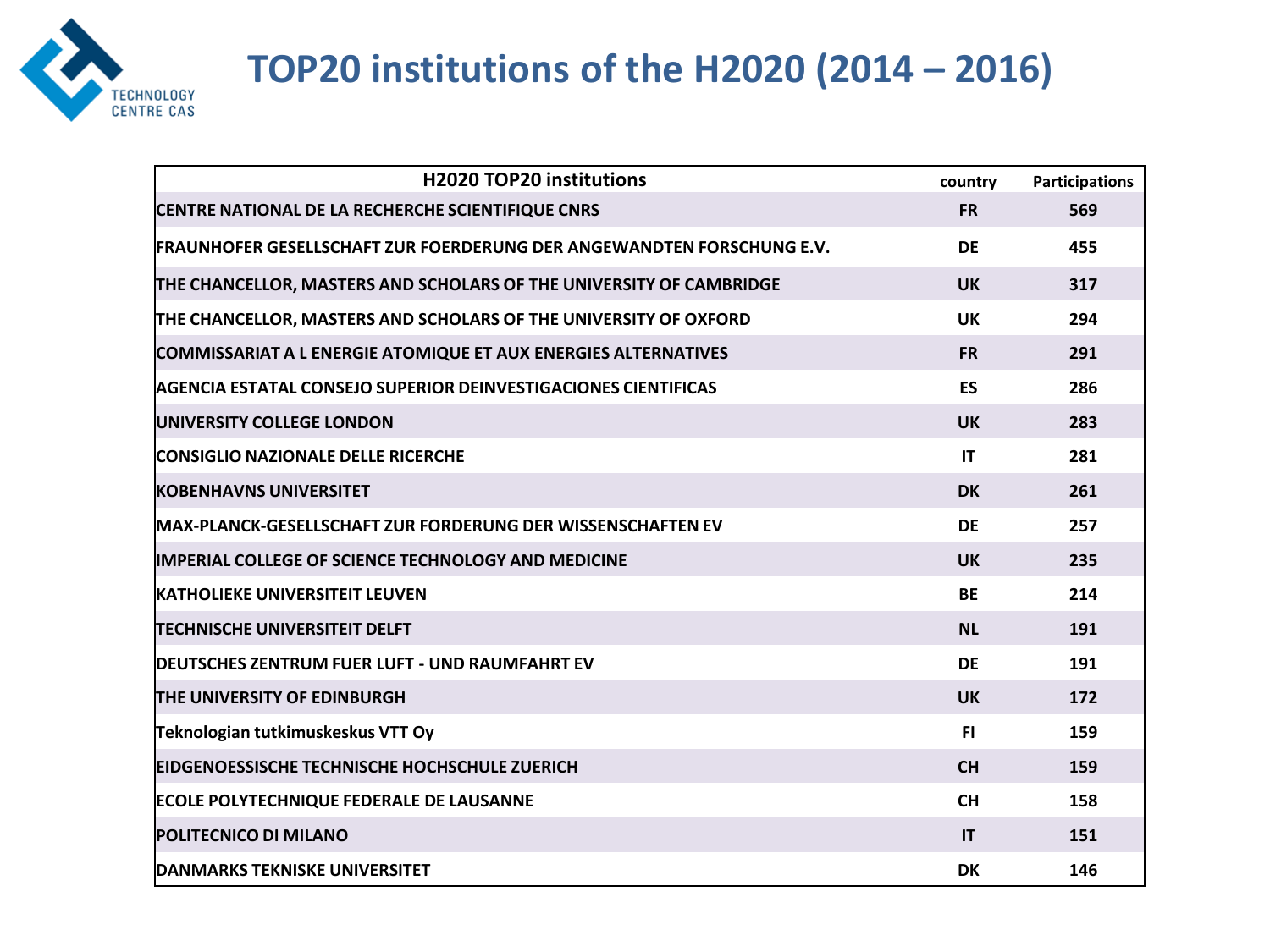

Preparing project proposals jointly with TOP15 of the FP7 considerably increases the country success rate. Percentage of participations in proposals prepared jointly with TOP15 discriminates (almost precisely) between NMS and OMS.



Participation success rate EU13: without TOP15 =15,7%, with TOP15 = 23,6% EU15: without TOP15 = 19,3%, with TOP15 = 25,6% **CZ: without TOP15 = 17,1%, with TOP15 = 26.7%**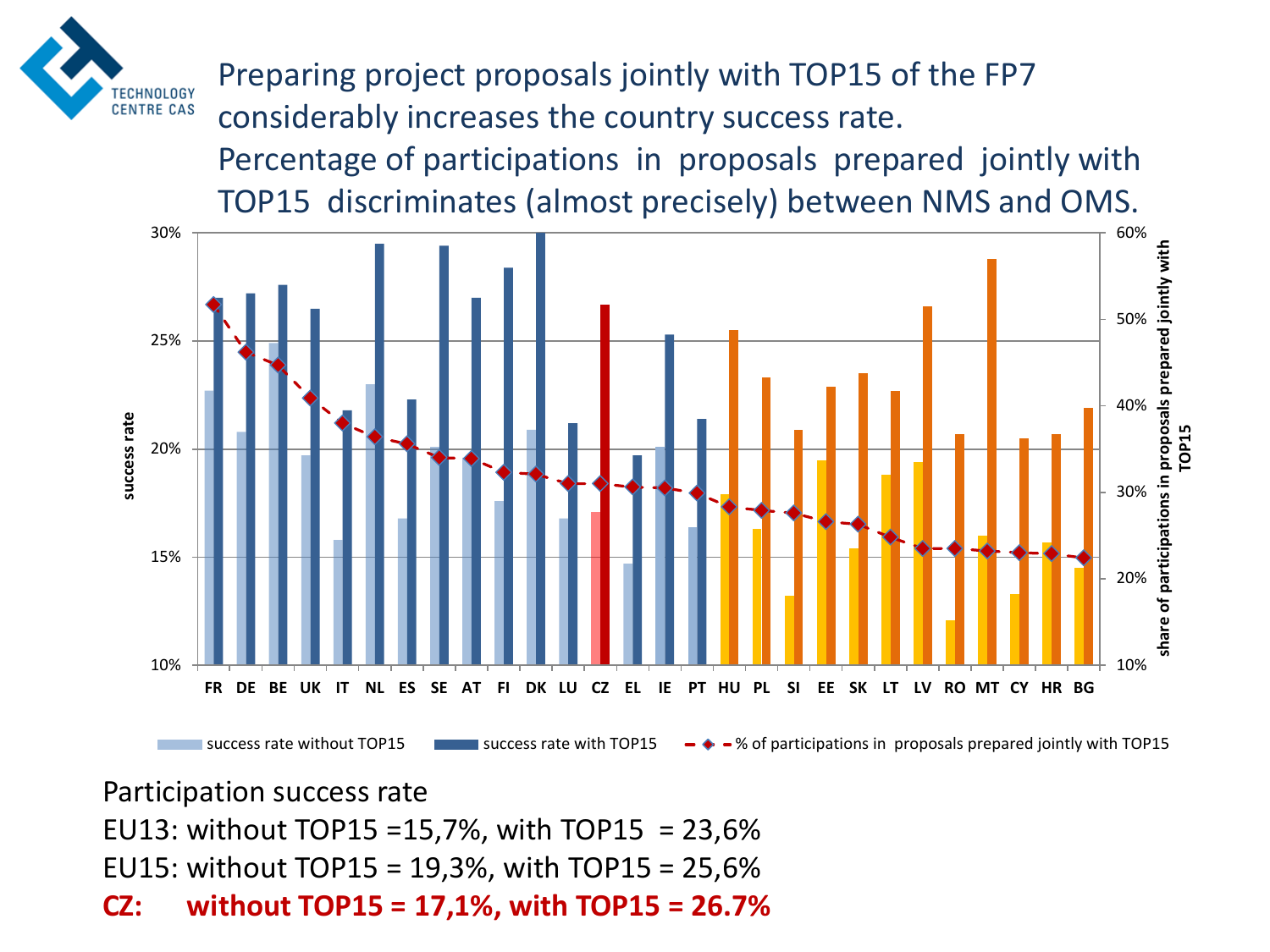

Preparing project proposals jointly with TOP20 of the H2020 considerably increases the country success rate.

Percentage of participations in proposals prepared jointly with TOP20 discriminates (almost precisely) between NMS and OMS.



Participation success rate EU13: without TOP20 = 9,4 %, with TOP20 = 16,8% !!! EU15: without TOP20 = 12,3 %, with TOP20 = 17,4 % **CZ: without TOP20 = 10%, with TOP20 = 19,7%**